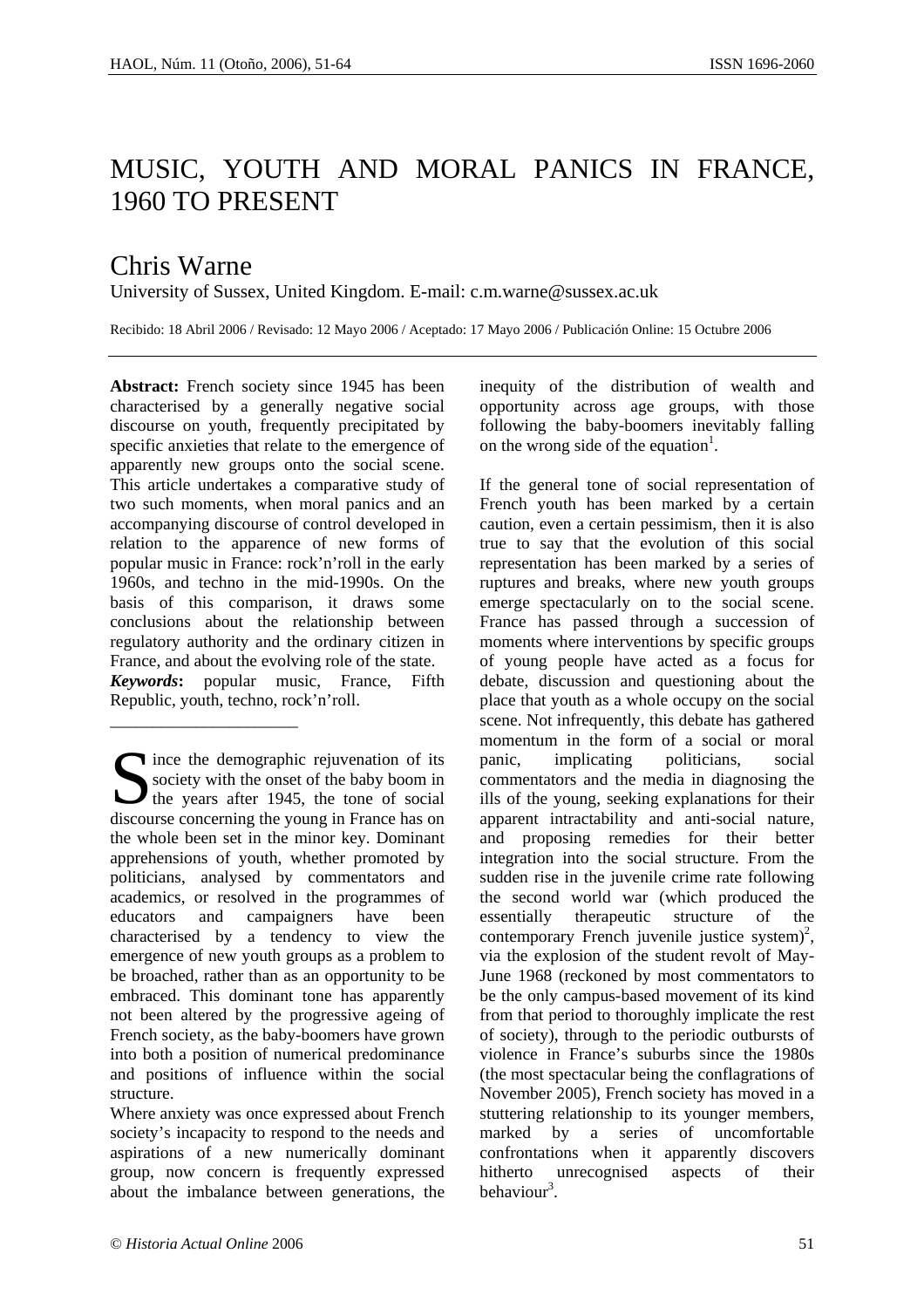If these moments are united by a reinforcing of the predominantly negative social representation of youth in France, then it is also clear that within themselves, these revelatory breaks or ruptures are marked by a certain diversity in terms of the specific sub-group of young people that is held to be responsible for them. In terms of the social origin of the groups, in terms of the arena in which they act, and in terms of the particular dangers that they are deemed to pose, only the thread of gender acts as a common characteristic in the line of descent: when youth constitutes a "classe dangereuse", it does so predominantly in the form of the male<sup>4</sup>. Violence is a frequent if not universal feature of such outbursts. If youth groups act in a violent way, it is obvious how that can be perceived as a threat to the wider social order. However, occasionally and as will be seen below, the threat can sometimes be perceived in the form of the danger that the young pose to themselves and their own future, and by implication the future of society, rather than through the apprehension of a direct threat that they already pose.

A comparative history of such moments is therefore instructive: if further common elements can be identified between two such irruptions, establishing the ground for genuine contrast and similarity, then a comparative perspective can act as a wider focus for understanding the evolution of the French republic in the interim of these two moments. On occasion, and perhaps not surprisingly, the role of popular music has been central in mediating a fresh representation of young people as a whole. This article explores and compares two such instances: the arrival and development of rock'n'roll in France in the period 1959-1964, and the reaction to the development of a free party and rave scene in the period 1994-1998.

The implantation of rock'n'roll music in France can be seen as occurring in two distinct phases. The first begins with the "summer of the gang" in 1959, labelled as such by youth work specialists and sociologists in response to a sudden rise in juvenile delinquency<sup>5</sup>. This delinquency was particularly concentrated in the emergence of large gatherings of the young at France's coastal holiday resorts, reflected in wide press coverage of anti-social gangs, one of whose core characteristics was their predilection for the new American music of rock'n'roll. A significant link was being drawn between

collective social alienation and age distinctive musical practice, perhaps not surprisingly given that 1959 was also the year that saw the launch of the "Salut les Copains!" radio show on Europe 1. Hosted by Daniel Filipacchi, this marks the advent of the first niche youth music show to be broadcast in the French language. Initially devoted to playing a broad array of American popular music, including jazz, the show quickly concentrated exclusively on rock'n'roll, in response to growing audience demand. Its success is further underlined by the appearance of similar shows on competitor commercial peripheral radio stations such as RTL, Radio Luxembourg and Radio Monaco (the state broadcasting authority the ORTF would remain resolutely closed to the new genre).

The new music continued to be associated with social disorder through 1960 and 1961, with the furore surrounding the national concert tours of France's first "indigenous" rock'n'roll stars (Johnny Hallyday, Eddy Mitchell), as they moved from their Parisian bases (the subsequently famous Golfe Druot club, site of their initial concerts, and their core fanbase in the gangs and groups of Paris's working class suburbs, exemplified in Hallyday's base in the Square de la Trinite near the Gare St-Lazare in the northern part of central Paris). These tours became the occasions for repeated scenes of vandalism and violence, and occasional confrontation between young music fans and the police as local facilities, ill prepared for the new practices of audiences in relation to the music (a refusal to remain seated, a desire for proximity to the singer by "rushing" the stage) were overwhelmed by their youthful clientele. The extent of the panic such events generated in the provinces is shown by some mayors exercising their powers to ban concerts in their town. This first phase culminates in the so-called "Nuit de la Nation", when a free open-air concert held in June 1963 at the Place de la Nation in Paris, featuring the key representatives of the new music and organised by the promoters of the "Salut les Copains!" show was similarly overwhelmed by an unanticipated response. Extra security had to be drafted in to escort the singers on stage through an estimated audience of more than 150,000, (approaching eight times the projected figure) and the chaotic nature of the event was underlined when at the end of the concert, violence flared in the streets and metro stations surrounding the Place de la Nation, again occasioning the intervention of the police.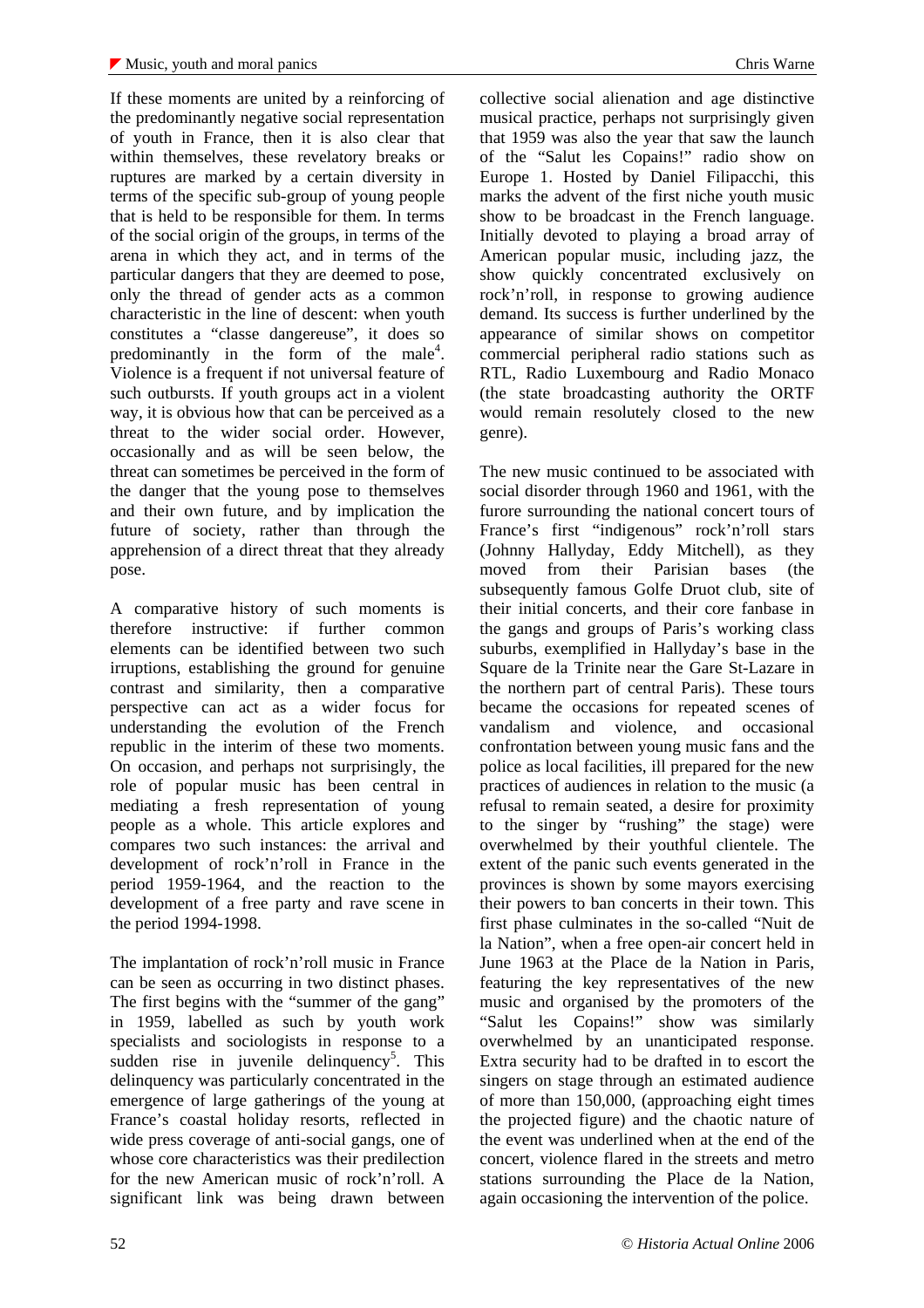The spate of headlines and social commentary that this event provoked to some extent mark a transition to a new perspective on this culture, founded less on its alienating novelty, and more on trying to grasp the reality of its successful implantation amongst significant numbers of the young drawn from all social backgrounds<sup>6</sup>. Attention increasingly turned to the promoters of this event, amongst whom the radio DJ and publisher Daniel Filipacchi, and especially their magazine that took the name of the radio show. Launched in September 1962, by the time of the concert at the Place de la Nation in June 1963, *Salut les Copains* was already approaching the circulation figures of one million per issue that it would reach a year on from its launch. While not the first magazine aimed explicitly at the young in France, it was new in its singular focus on music, and in particular on the lifestyles, attitudes and outlooks of the stars that produced that music. Its success marks the second phase of the incorporation of rock'n'roll into France, a period when its more overtly rebellious features are domesticated and adapted to the French market. This process of domestication can be seen as having several dimensions. There was an increasing focus on romance between an idealised young couple as the central theme of lyrics in the songs, thus accentuating the role of honest, romantic love as forming a well-spring of the republican order.<sup>7</sup> In a similar vein, the increasing association between rock'nroll music and the introduction of certain dance crazes (for example the twist), emphasised its more general appeal to audiences of all ages, enabling it to take its place more easily within existing patterns of sociability (the wedding, or *bal populaire*). Increasingly, artists who had been at the forefront of the initial wave found that they had to adapt themselves to the entertainment environment of the French variety show if they wanted their careers to continue, a transition made rather more successfully by singers like Johnny Hallyday and Sylvie Vartan, than by those such as Eddy Mitchell.

This recontextualisation of imported rock'n'roll within the existing frameworks of the entertainment industry was reinforced by the tendency within production methods dominant in the French recording industry to highlight the melodic, narrative and structural aspects of the song, downplaying the rhythmic or discordant elements in rock'n'roll, in keeping with the traditions of the *chanson francaise*. Finally, the iconography of the stars within the pages of *Salut les Copains* reflects this evolution.

Replacing the earlier publicity shots of a leatherjacketed Hallyday in rebellious or aggressive pose, highly reminiscent of James Dean, his physical resemblance to whom was clearly being accentuated, photography of Hallyday and the other stars who dominate the magazine increasingly places them in domestic, social situations, at once familiar to the reader (everyone can recognise a kitchen when they see one), but also immediately unattainable and distant (not many will have seen so large a kitchen). Idols are either seen smiling or wearing wistful expressions, their clothes either indicative of their more relaxed and casual attitude, or signifying social success in the shape of the upwardly mobile suit-and-tie or trousersuit. This transmutation is completed in the cover shot of April 1964, the moment when Johnny Hallyday started his military service: he is pictured in his army uniform, standing in front of the tricolour flag. He retains a link with his adolescent audience however: he is not shown in typical military pose (neither at attention nor at ease). Instead he stands half-smiling, with his thumbs hooked into his belt, as if it were holding up a pair of jeans rather than nipping in a khaki tunic. Nonetheless, the overall message is clear: Johnny the erstwhile rebel is ready as anyone to fulfil his social duty, a mark of his respect for the social order. On completing his military service, typical for its low-key banality in the wake of the Algerian war, Hallyday's further social integration is indicated by his marriage with fellow-copain Sylvie Vartan in April 1965, an event given enormous prominence not just in *Salut les Copains*, but equally in adult magazines such as *Paris Match*. The stars of rock'n'roll have completed their journey of recognition from niche to mainstream audience.

It is noticeable that the two distinct phases in the development of rock'n'roll music in France also produce a characteristic and recognisable figure of youth: in both instances, it seems that the emergence of a particular musical form was readily being interpreted as a way of getting at the wider characteristics of France's young populations. The dominant figure of the first phase is the masculine and alienated "blouson noir", metonymically identified from his wearing of a black leather jacket, but readily associated with other signifiers of his social alienation: long, swept-back hair (significant in a society where compulsory military service had been extended beyond 18 months, and which now included an obligatory term in Algeria); an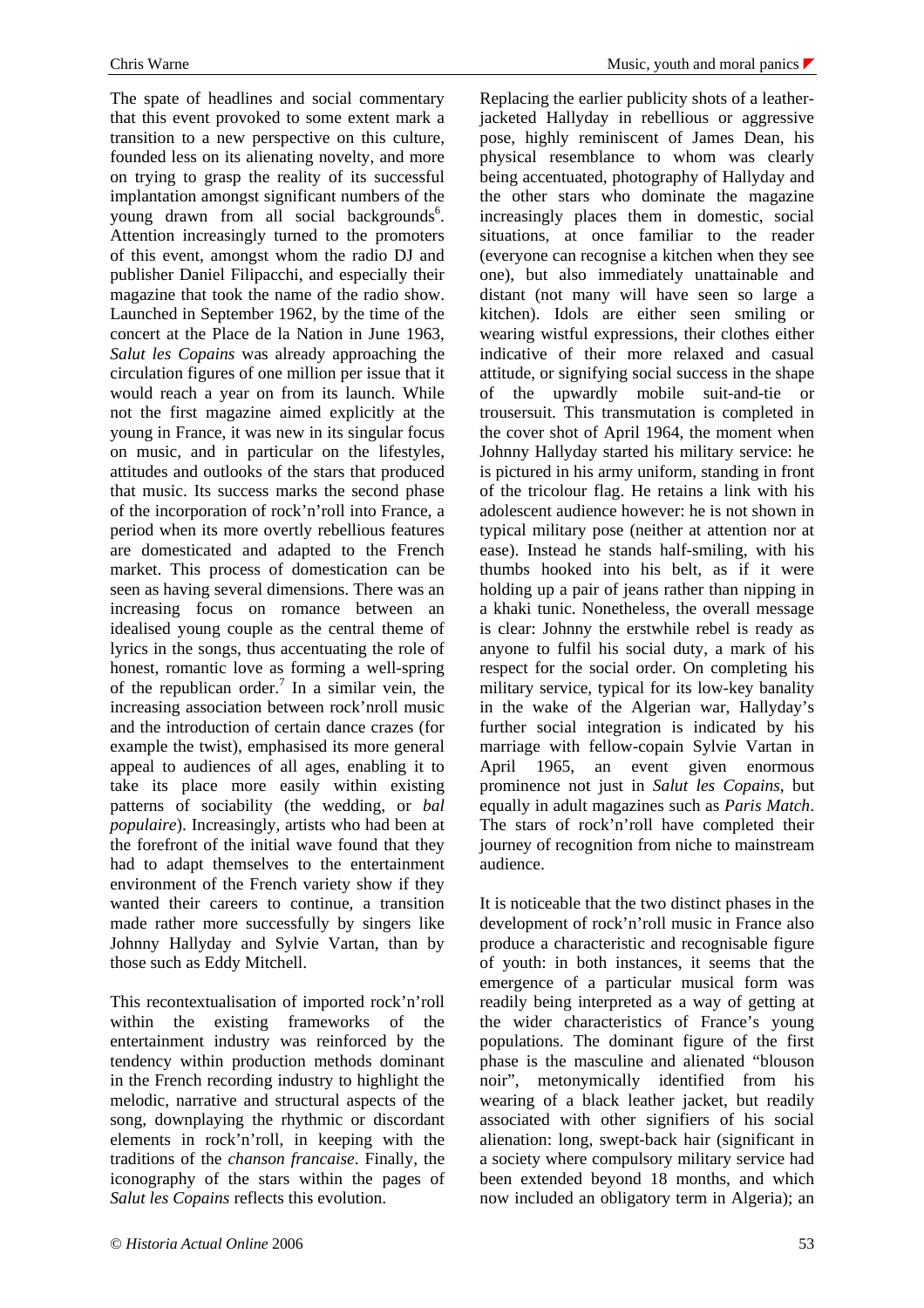habitual gathering in gangs in the old workingclass areas of inner city deprivation, given to the violent tracage of members of the local immigrant population, or of easily identifiable sexual outsiders (homosexuals in particular); the aggressive deployment of his mobylette, whether through the defiant occupation of squares, pavements and other areas reserved for pedestrianised leisure, usually accompanied by the loud and provocative revving of engines, or in the self-destructive practice of "rallyes sauvages" in the wastelands of France's new suburban developments; in his identification with the alienated anti-heros of contemporary American cinema (James Dean and Marlon Brando), or with the new French heros of rock'n'roll music, much closer to them in terms of their own youthfulness<sup>8</sup>.

In contrast, the *copain* presents a rather different social face. More unisex, less aggressive, but apolitical and socially impractical, they are presented by certain commentators as being more unknowable and more beyond the reach of the adult world than the *blouson noir*<sup>9</sup>. Overt rebellion is seemingly more understandable in the French social and political context. Wilful adoption of apolitical attitudes presents a more disquieting aspect in a society that accentuates political socialisation based on active citizenship. Inhabiting a hermetic adolescent world, peopled by its own array of idols and heroes, who display none of the characteristics admired by educators and moral guardians, the *copain* is above all oriented towards the present, and specifically towards the pursuit of ease and leisure in that present. The key is to be *available*, to be free of effective and social ties that would prevent the instantaneous response to the opportunity to socialise with one's likeminded peers, whether it be in the shape of surprise parties, sessions listening to records of la "musique yeye"<sup>10</sup>, or sharing the latest gossip about one's idols over the pages of the latest copy of *SLC*. The recurring theme through external characterisations is on the impracticability of this group's goals and social ambitions. While its relative material prosperity and autonomy from the adult world is interpreted as a by-product of the modernisation of social relations in France, and sometimes celebrated as marking a new more relaxed stage in the inter-gender relationships of the young, concern is often expressed that contemporary society should not be too sanguine about this apparent integration into the materialistic mores of technocratic capitalism. This is in obvious

contrast to the appearance of the *blouson noir* and the initial impact of rock'n'roll music. In that case, attention was repeatedly drawn by experts and analysts to the chronic failure of the institutions of youth socialisation: to the failure of the republican school, divided in its mission to serve the elites of the country, and in its pursuit of the more egalitarian equipping of citizens for life in the skills economy; to the failure of cultural policy in reaching the young with the benefits of France's classical cultural heritage; or to the failure of the youth justice system, presented as conceptually wellequipped, but as financially under-resourced in the face of the demographic explosion $11$ . What unites such positions is a desire for greater state intervention and institutionalisation of the young. Paradoxically, at the height of discussions around the *copain* phenomenon, this theme of greater intervention persists, but with a different tone. Now the young appear more socially integrated, but in the wrong way, and by the wrong people: they need, but have not been given, the tools to resist the blandishments of advertisers and promoters selling a pettybourgeois dream. Newspaper accounts in the wake of the "Nuit de la Nation" translate this ambivalent attitude to both *copain* and *blouson noir*. Some headlines sought to stress the presence of only a violent minority in the  $\text{crowd}^{12}$ , but even this could have paradoxical effects: what if the rebellious *blouson noir* could by their presence act as a contagion on the otherwise docile *copain*, who appears to some commentators to be clearly ill-equipped to resist the essential demagoguery and mass manipulation inherent in the new music $^{13}$ .

Whether represented by concern over the actions of the *blouson noir*, or by anxiety at the lack of action on the part of the *copain*, the overwhelming sense is that music has provided a uniquely privileged vehicle for articulating a vision of a society that now finds itself faced with "the rise of youth"<sup>14</sup>. The unanimity of this discourse surrounding the young, and its origins in the shared perception of a cultural practice deemed common to them all, is further reinforced by the fact that it soon produced its mirror image, in the form of a backlash challenging its basis in social reality. The sociologists Pierre Bourdieu and Jean-Claude Passeron had already used the columns of Sartre's *Les Temps modernes* in 1963, to launch an excoriating attack on the complaisance of certain commentators, who in their view deployed a sociologising discourse to reinforce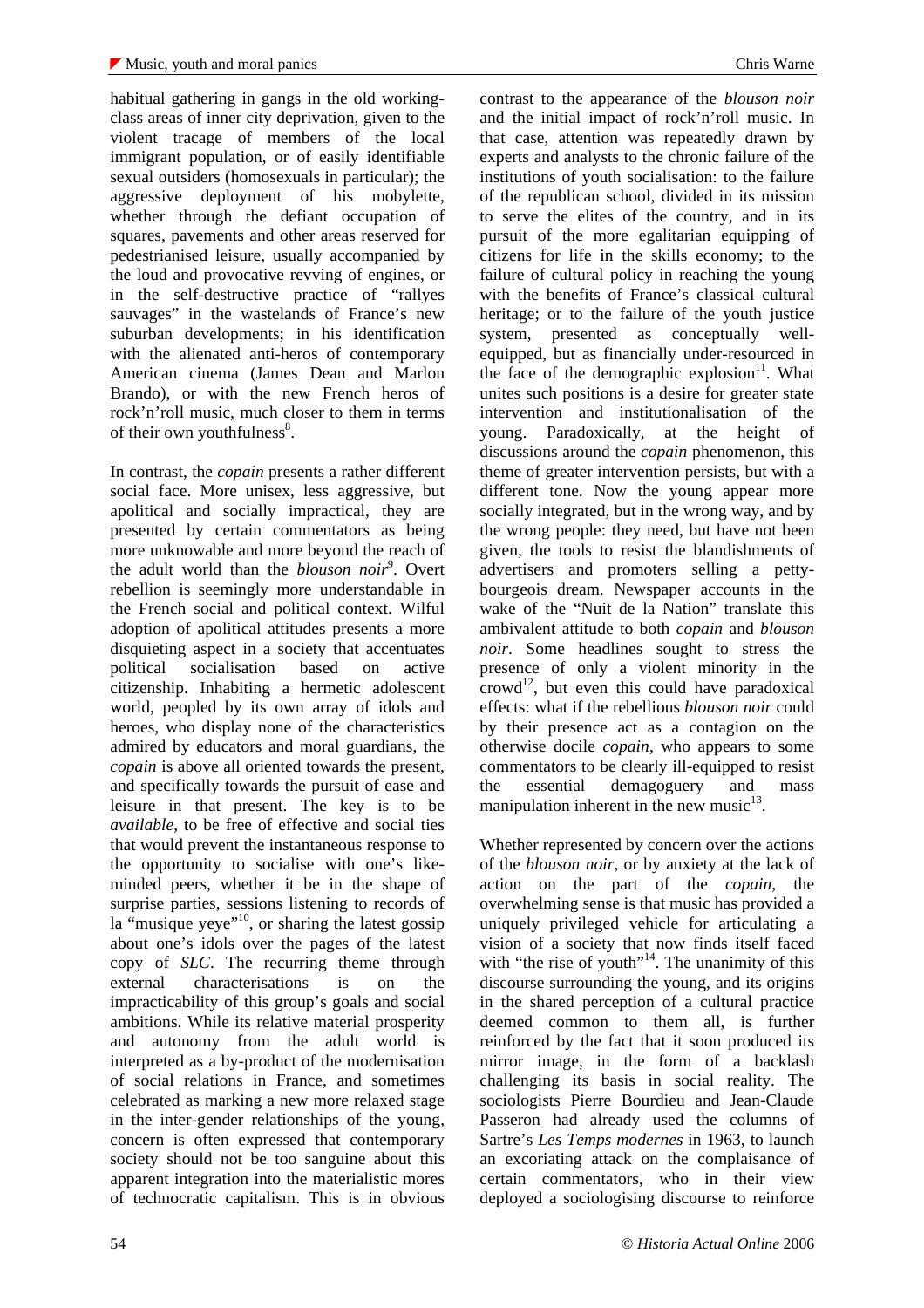contemporary but misguided notions about the emergence of forms of mass culture that promised to challenge existing social inequities through its democratising and anti-hierarchical influence.<sup>15</sup> Put simply, they refute the notion that cultural practices could constitute a form of social promotion. For Bourdieu, this intervention marked only the beginning of attempts to challenge prevailing ideas of youth as a new social force. In theoretical terms, he developed with Passeron the notion of unequally distributed cultural capital as a way of underlining the persistence of social and class relationships of domination within this apparently new framework<sup>16</sup>. In practical terms, he was at the heart of efforts to coordinate a collective reclaiming of sociological discourse on a more scientific basis, whether by participating in the formation of the *Societe francaise de sociologie*, or with Alain Darbel in coordinating the agglomeration of economists, statisticians and sociologists in the Groupe d'Arras, devoted to the study of the distribution of the benefits of economic prosperity<sup>17</sup>. The analysis of youth and adolescence that appeared in the published collection of the group's work, presented by Jean-Claude Chamboredon, underlines its dissatisfaction with easy generalisations about the presence of a new youthful social force in French society<sup>18</sup>. While in its first part, it acknowledges the novelty of the cultural pursuits of French adolescents, and in particular in their constitution of a universe of values and aspirations that sets them apart from other age groups in society, and while acknowledging that this autonomous universe does in fact cut across existing social categories and classes (with readership of *Salut les copains* being presented as exemplary in this respect), the second half of the analysis seeks to accentuate the temporary and transient membership of this club: once adolescence is over, the social hierarchies and separations that mark this age group are reasserted as they reproduce, with a greater or lesser degree of success, the social position of their parents $^{19}$ .

Situated as it is at the halfway point between the high watermark of *Salut les copains* culture (1964), and the next significant paradigmatic rupture in the social representation of youth (the events of May-June 1968), it is curious how strangely reassuring a picture of French youth Chamboredon paints. Alien in their leisure pursuits, he reveals the young to be essentially conservative in their aspirations and social ambitions. It completes the picture of "la

musique ye-ye" as a socially integrative force, contributing as it does to the petty bourgeoisification of its essentially working class audience. However, despite general references to new patterns of music production and consumption amongst the young, Chamboredon's analysis stops well short of a serious engagement with these patterns as new social practice, limiting itself instead to an analysis derived from the social profiles of the readership of *Salut les Copains*. This is despite the fact that a closer analysis of the new popular music culture would have if anything contributed to his case for establishing the social reality of a somewhat less than homogenous youth. In common with other contemporary commentators, Chamboredon does not appear to realise the potential for understanding the more subtle internal distinctions and rivalries that exist within and between youth sub-cultures, already apparent in 1966 with the emergence of an anti-yeye music (represented by singers who modelled themselves on the American folk revival such as Antoine) $^{20}$ , or which had been present even earlier when rock'n'roll first arrived in France, either in the oppositions between Hallyday (presented in the first issue of *Salut les Copains* as the "ange blanche" or the white angel) and Vince Taylor (an English rocker signed with French record label Barclay, and presented in the same issue as the "ange noir" or "dark angel"), or between the happily married Hallyday and Vartan (the epitome of the bourgeois couple) becoming more progressively integrated into the structures of French *chanson*, and the more raucous Eddy Mitchell, who remained loyal to the socio-type of the *blouson noir* and "working class" hero of his and Hallyday's initial emergence. Neither does he take seriously music as the basis for a set of discrete social practices (clothing, hairstyles, sites of sociability, consumption of drugs, exploration of new parameters surrounding sexual relationships) which might ultimately become the basis for a more permanent transformation of society, either by the will of a fraction of adult society to respond to such trends by copying them, or by the permanent reconfiguration of concrete urban spaces or (night-time) economies to accommodate them, or by the reinforcing of a sense of generational identification that produces a specific rejection of adult patterns of authority.

By the time of the emergence of electronic forms of dance music in France in the early 1990s, an emergence which prompted the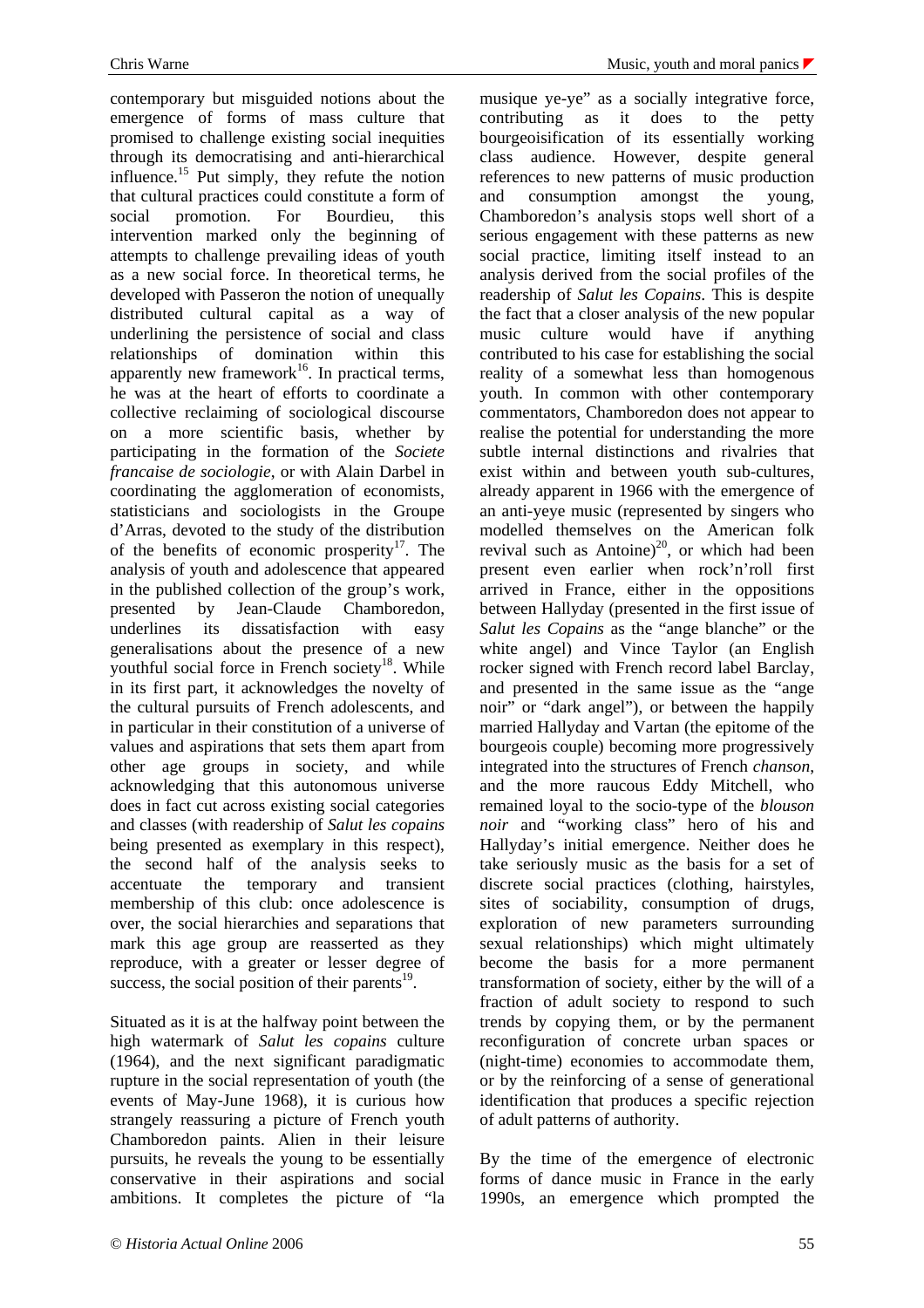second case under consideration of a moral panic related to the irruption of a new musical form, it was a more widely accepted commonplace that such forms are frequently marked by tribal and even arcane distinctions, and oriented around the ethics and networks of sub-groups, that generate their distinctive and discrete sub-cultures. This contrasting perspective takes its place within a wider apprehension of youth in contemporary societies being resistant to reduction to a single homogenised social group, but that it is instead marked by its plurality and social diversity<sup>21</sup>. In this context, it would seem impossible for a particular form of music to be read for general conclusions about the "state of the young", and for conclusions then to be derived about the "state of society". Indeed the example of the development of indigenous forms of rap music in France is instructive in this regard. They very quickly became associated in the public mind with the social revolt of particularly well defined category of youth, namely "les jeunes de la banlieue" ("youth form the suburbs"). In this case, however, the revolt precedes the music, with the latter being read as symptom of underlying social problems, rather than the cause of alienation in the first place<sup>22</sup>.

A rather different process however can be observed in the debates provoked by the emergence of electronic forms of dance music in France, assimilated by the French under the generalised heading of "la techno"<sup>23</sup>. Perhaps because the audience for this music is presumed to be nearer the social mainstream (white, middle class, college or university educated), there is a greater tendency to repeat the pattern of the moral panic of 1959-1962, when a particular musical form was read as symptoms of a wider disengagement of youth from the social project. As with the implantation of rock'n'roll into the French context, the establishing of an indigenous techno culture is equally marked by a phased establishment of its presence. However, these phases are less clearly distinguishable in strictly chronological terms, but correspond more directly to different aspects of social practice associated with dance music implanting themselves at different rates, and in different spaces $^{24}$ .

In parallel with arrival in France of punk rock in the 1970s, and early forms counter-culture in the late 1960s, the role of a fashionable, young, Parisian-based vanguard was key in embracing the music in a network of *branché* clubs and

bars in the years 1989-1991. At this stage, dance music was treated only in specialist magazines or as an aspect of the entertainment sector, with an accent on France's tardiness in respect to other more important European centres (Britain, Holland, Belgium, Germany). Despite its vulnerability to being dismissed as simply the latest fashion trend destined to disappear as rapidly as it appeared, dance music, especially forms of club and house music proved nonetheless to have a sustained existence in the sites of their initial discovery, not least because they quickly found a home in the burgeoning network of gay clubs, shops and bars that by the mid-1990s formed a staple of Parisian nightlife. Of equal importance in their persistence was the development of the so-called "French touch", whereby a cluster of producers, DJs and musicians gained a respected even revered reputation on the international circuits of dance music (its festivals, clubnights, its record labels and shops) for a particularly identifiable form of dance music, marked by a combination of funky house rhythms, with an unusually melodic (even cheesy) sensibility, and most radically with the use of highly treated and filtered machine-like samples, the latter being highly reminiscent of the more purist and strictly defined techno in its origins in Detroit. This characteristic eclecticism was in some observers' eyes in part enabled by the very tardiness of the French in discovering the phenomenon: embracing the history of a culture in one swoop, yet free from some of the unwritten taboos surrounding the distinction of genres and purpose for the music, musicians associated with the French touch were able to use the full resources of the genre without any hang-ups surrounding what could be combined with what<sup>25</sup>. As the very label applied to this otherwise very loose affiliation of mainly Parisbased artists, producers and DJs implies, it took outsiders, and the British dance music press in particular, to activate recognition of and applause for the new wave of French productions. Conveniently too, such plaudits often fell back on occasionally rather simplistic notions of "Frenchness" to explain the success of the new genre: the producers and consumers of the "French touch" are overwhelmingly characterised as cool, sophisticated and sexy, and yet endearingly earnest and intellectually committed in their desire to render mere pop music as a sophisticated art form. Such international recognition preceded any widespread acknowledgement of these artists within France, but had an important feedback influence in extending their sphere of action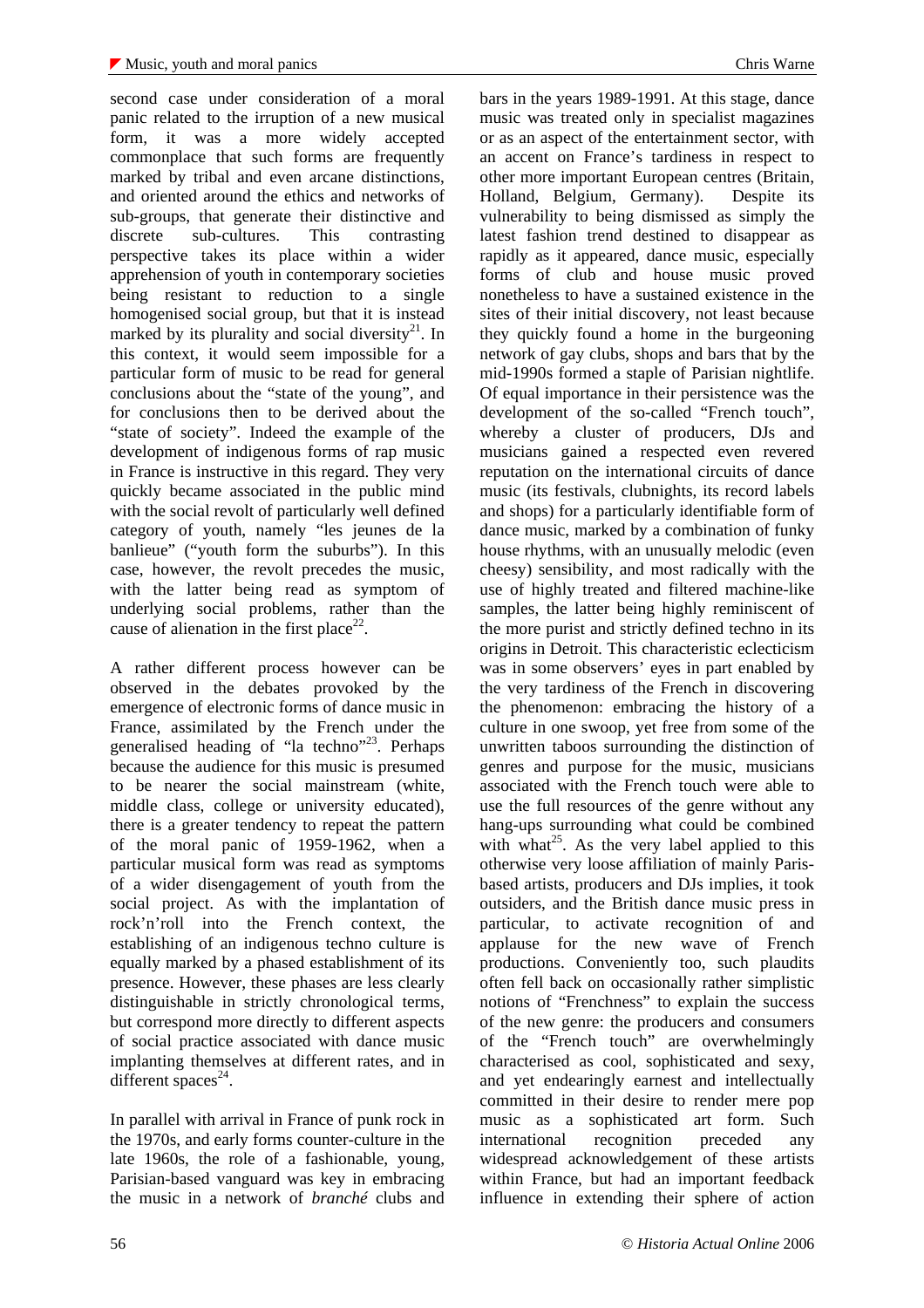from Paris to other important towns in France. This global acknowledgement of the virtues of a distinctively French version of dance music was also a vital factor in the later authentication of "la techno" as an artistic and aesthetically grounded culture in its own right, of particular interest to forces within the Ministry of Culture because of its genuine economic clout, and real potential for promoting a prestigious image of France in the world markets of popular culture.

Nonetheless, for dance music in France to move beyond its status as a relatively rarefied phenomenon, it needed, in a way that punk had singularly failed to do, to move beyond its initial rather restrictive social base. In this respect, the summer of 1992 was decisive for the establishing of the first itinerant sound systems in France, and with it the practice of free outdoor parties and festivals, running very much in parallel to existing networks of clubs and discotheques. Certain organisers of these parties had made a permanent move from the UK, in an attempt to escape the new regime of restrictions imposed by the Criminal Justice act of 1994, and as such, they were targeting a much younger less socially integrated clientele than had sustained the beginnings of the club scene in Paris. This alternative festival circuit was also the site for the development of the more "hardcore" strands of techno (rave, jungle) in France, and organisers frequently presented themselves in opposition to the more urbane and fashionconscious club scene, offering their social and musical practice as a potentially more decisive political intervention in its overt rejection of commercial and consumer-oriented values. This embracing of a more socially marginal position was to some extent only confirmed by the growing tendency of local (whether departmental or municipal) authorities to withhold permission at the last minute for the organising of legal raves, and for the growing number of instances when the police would intervene to halt illegal gatherings. However, the contribution that the free-party circuit made to enhancing the reputation of techno in France, coupled with the growing acknowledgement of successful artists associated with the "French touch" phenomenon, can be gauged by techno's increasing integration into the existing circuits of French popular music production and dissemination. By 1995, both the *Transmusicales* at Rennes, and the *Printemps* festival at Bourges, important annual dates in the calendar for the music industry in France, had permanently made room for techno-oriented

events in their respective programmes. In the same year, the state-sponsored national *Fête de la musique* (a creation of the socialist culture minister Jack Lang in the 1980s) also witnessed an official rave at the Tokyo Palace in Paris which drew 5000 people. By now, techno had its first non-affiliated association (*Techno Plus*) dedicated to the promotion of the music, its artists and cultural practices, but also to the educative role of promoting safe drug consumption. Similarly, the firm establishment of techno within French musical life by this stage can be seen in the fact that it sustained its own media (specialist magazines like *Coda* and *Trax*, radio stations like FG, a significant presence on existing stations like Fun, Nova and Voltage), its own specialist stores and outlets, and that it had an increasing space in "mainstream" megastores like Fnac and Virgin. Perhaps final confirmation that techno had arrived comes in the negative attention that it was also beginning to draw.

In the first instance, techno and its associated genres attracted criticism because of its largely non-verbal characteristics. Founded on an aesthetic where rhythm not discourse was the primary social function of music, techno was held responsible by some critics for promoting a social and political disengagement amongst its participants. In some instances, this was equated with cultural and musical fascism<sup>26</sup>. Observers of raves highlighted the solitary and isolated individual at the heart of the rave gathering, focused intently on his or her trip at the expense of any genuine social interaction<sup>27</sup>. Despite its apparent ability to mobilise the young, critics saw at its heart an emptiness that translated less the possible oppositional transformation of society through a mass movement, than the successful and subliminal integration of that mass into the circuits of contemporary consumption, for which techno was now the perfect soundtrack<sup>28</sup>. In part, this negative reaction to a predominantly non-verbal musical culture highlights the dominance within France of nationally-derived paradigms of the essentially narrative function of music represented in the traditions of the *chanson*. It was noted earlier how the reorientation of American rock'n'roll in the French context was in part achieved by aligning it with such paradigms. Even commentators and analysts who had made their careers in the post-1968 context of reassessing pop and rock music as art forms in their own right, with their own aesthetic and performative value-systems, were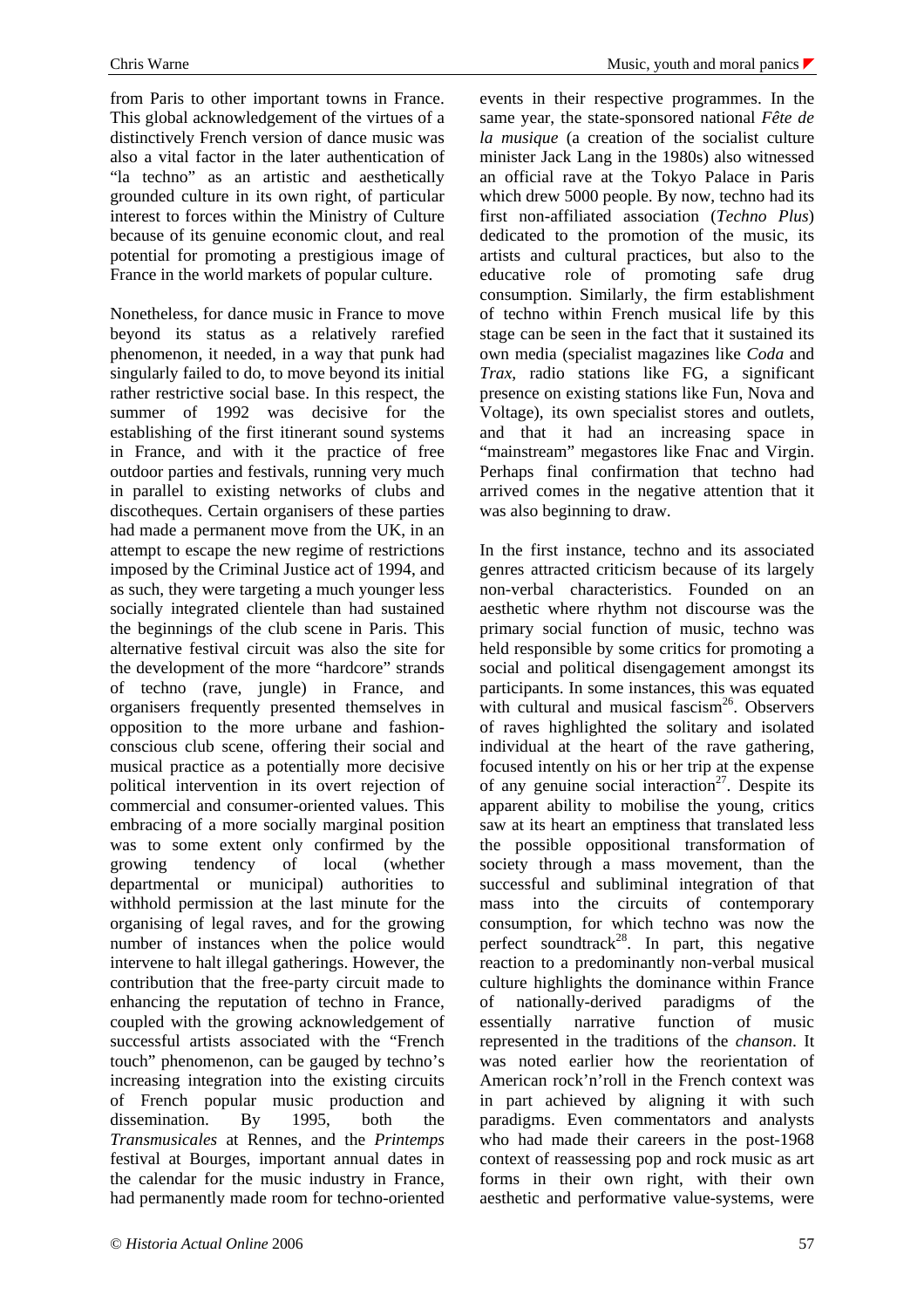hesitant to extend such dignity to electronic forms of dance music. Pierre Mayol wondered whether their emergence signified a decline in the creativity at the heart of popular culture<sup>29</sup>. Musicologist Lucien Roux saw in techno's incessant sampling and reappropriation of other musical genres a process whereby the original genre's social function (its response to an "imperious need") was lost, it now being inserted in a seamless but "insipid and noisy  ${\rm must}$ <sup> $^{,30}$ </sup>.

There were other features of the new music which posed a challenge to the regulatory systems of value that organise the circulation of popular music in France. In common with its equivalent national movements elsewhere, the promoters and producers of dance music culture in France were strongly marked by an ethic of autonomy and personal initiative, which translates very easily and without complex into a strong entrepreneurial ethos. Practitioners has little qualm about the commercial value of the scene, the vital point being to remain in control of all aspects of the business process, not to resist commercialisation per se. This is in marked contrast to the well-established circuits of rock and independent music in France, where commercial values are viewed with great suspicion, and as constituting a threat to the authenticity of the revolt deemed inherent to the culture in its pure origins. This fear of commercial recuperation outweighs even the possibility of recuperation by political power, such that there already existed in France a strong overlap between rock music circuits of performance, production, and diffusion, and state-sponsored initiatives aimed at bolstering the profile of French popular culture, both for its socially integrative properties in the domestic environment, and for its promotion of France's economic profile globally<sup>31</sup>. The dimension of techno that seemed to embrace the free market of culture, its confidence in its global commercial success, could be seen as a threat in the context of wider campaigns to resist globalisation and neo-liberal economics in France $32$ . There is no doubt that techno was viewed by some as a kind of economic Trojan horse, subliminally converting its adepts to the virtues of the Anglo-Saxon socially deregulated economy, preventing them from asking wider questions about the direction of contemporary capitalism.

However, such reactions can be explained as typical of those provoked by the emergence of

all new popular music forms, either because of the threat of new commercial and artistic rivalries, or because they pose a challenge to those who may have built a certain cultural and social capital on the back of already existing forms, or more fundamentally because of the generational dividing lines that such new forms immediately introduce into the fields of taste and appreciation. More particular to the emergence of techno in France was the almost immediate association between the music and patterns of dangerous drug consumption. Thus, aside from any musical considerations, the development of the free party circuit and the increasing visibility of large scale raves was interpreted primarily as a problem for social order, and as a carrier of a health threat to the young. Rather than posing an immediate threat to the social order, techno was perceived as a forum through which the young were posing a threat to themselves, and by extension to the future of the nation. It is principally on these grounds that the arrival of techno in France was the occasion for a moral panic about its potential impact. It has already been noted above that the first raves and techno festivals in France were often viewed with suspicion by local authorities, and frequently subject to intervention and interdiction. As the movement became more widespread in France, it also came to occupy a greater prominence in the national media, and between 1993 and 1996 several articles appeared in the written press adopting a frankly alarmist tone in their reporting of the phenomenon, with the link between uncontrolled consumption of psychotropic drugs and the music being made explicit<sup>33</sup>. The lastminute cancelling of a legal rave (Polaris) organised in Lyon in February 1996, and with a great financial loss for the organisers, reflects this growing sense of suspicion. The municipal authorities were responding in particular to pressures from the local association of nightclub owners, who had organised their campaign against the event around the theme of the protection of minors<sup>34</sup>. This particular interdiction also provided a key link to national politics, given that it was carried out in the name of the Mayor of Lyon, Raymond Barre, also a former government minister and member of the National Assembly, and a heavyweight of the ruling conservative party. The growing weight of opinion against raves can be seen in the dossier circulated by the Direction générale de la police nationale in January 1995, entitled "Les raves, des soirées à hauts risques" ("Raves, high risk night-time gatherings"). It urged that efforts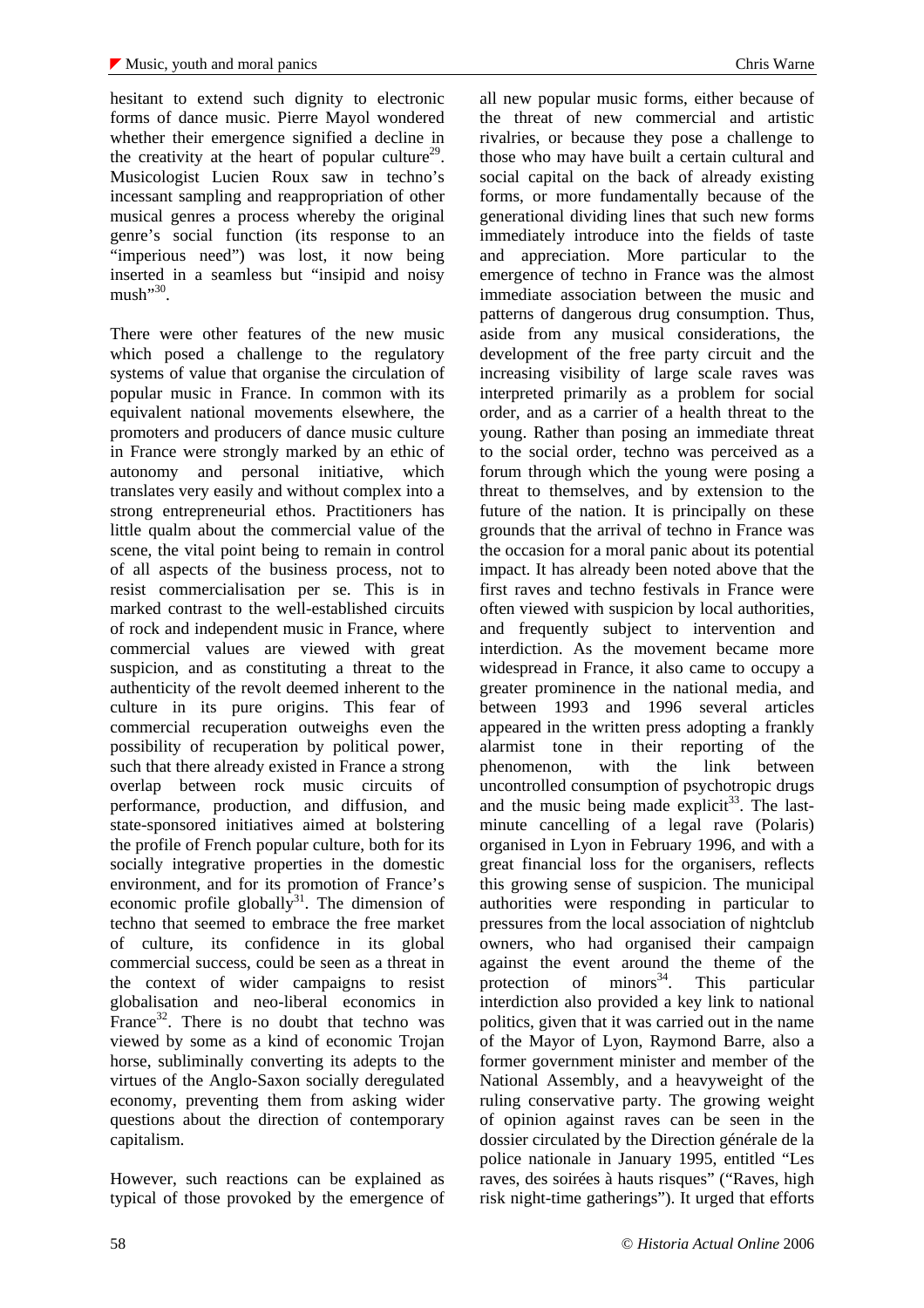be made to alert local authorities to the true nature of such events, and offered models of local by-laws that could be mobilised to prevent them occurring. In the National Assembly in May 1996, Interior Minister Jean-Louis Debré indicated that in the name of the protection of minors, he had given firm instructions to police and prefectoral authorities to instigate repressive measures against any potential organizers of raves, using the courts if necessary. The fact that in the public mind a firm link had been established between a particular genre of music, its practice in a particular kind of gathering (the rave) and the fact that such gatherings were seen as harbingers of a drug threat to the nation's youth is reflected in some curious local modulations of the application of such powers. Etienne Racine gives the case of Nantes, where a local bar owner was given specific permission by the town hall to play music up to a certain noise level before 11.30 at night, provided that no techno music was played at any time<sup>35</sup>.

However, and this is in fundamental contrast to the moral panic generated by the emergence of rock'n'roll music in France, the discourse of repression in the name of protection of the nation's youth by no means held exclusive reign within political and media circles. The complicating factor in all this is the evident international success that French artists associated with the genre were beginning to garner, thus fulfilling a long-held ambition for French popular culture within Ministry of Culture circles. Even while the conservatives were in power, the then minister of culture Philippe Douste-Blazy spoke positively of techno as the most dynamic of contemporary music forms, and hinted at a possible legal compromise with organisers of raves who ere prepared to uphold the law<sup>36</sup>. With return of the left to power, and under Catherine Trautmann's tutelage as Minster of Culture, techno suddenly found itself the subject of overtures and explicit encouragement. Former socialist Minister of Culture Jack Lang gave an indication of this conversion in an article in the left-wing daily *Libération* in October 1997, in which he criticised the false amalgamation of techno with drug consumption. Trautmann herself endorsed this point of view, warning in an article in *Le Monde* in November 1997 of the dangers of diabolising this form of music and thus alienating its young audience. On the ground, the Technopol association had already succeeded in January 1997 in getting the landmark anti-rave by-law instituted by the town

hall at Avignon overturned in the courts. In the wide publicity that surrounded this ruling, the association confirmed their desire to establish a legal framework for the organising of raves, and on that basis they were invited to attend an interministerial meeting, which included representatives of departmental authority, which sought to establish such a framework. The state's strategy in managing the initial moral panic is clear: separate the good raves from the bad ones, with the onus on organisers to show they could be counted in the latter by showing their will to cooperate with drug prevention measures. Indeed illegal raves continued to be subject to severe repression<sup>37</sup>, but the willingness to endorse techno as an authentic and viable art form in its own is amply demonstrated in the first Techno-parade held in Paris in September 1998, which was funded to the level of 15% by the Ministry of Youth and Sport.

This nuanced response to a challenging musical form is of course unthinkable form the Ministry of Culture under Malraux's tutelage in the early 1960s. It reflects the fundamental shifts that had occurred in the intervening years within academic, intellectual, educational and institutional circles regarding popular culture in general, and music in particular. This shift is characterised very neatly by David Looseley, who sees French cultural policy prior to the 1980s as having largely oscillated between the goals of promoting democratisation of culture and professional creation on the one hand, and cultural development and amateur creativity on the other . <sup>38</sup> On the whole, it is democratisation and professional creation that usually win out, as they are easier to realise in the form of spectacular new institutions for the professional arts, endowed with a mission to open their doors to a wider public, a mission perhaps only achieved with rather mixed results. While minister of culture in the 1980s, the socialist Jack Lang used his position of close confidant of president Francois Mitterrand to promote a kind of "third way" that would seek to reconcile these two imperatives. Lang's model, as exemplified by the annual national music day (the Fete de la musique), allows all forms of culture, high, low, professional, amateur, to co-exist in a state of conferred "equality of dignity". As Lang's policy of ecumenical cultural festival was implemented, popular music increasingly displaced theatre as the privileged site of this interaction. It is not surprising that techno would seem to officials at the newly re-socialised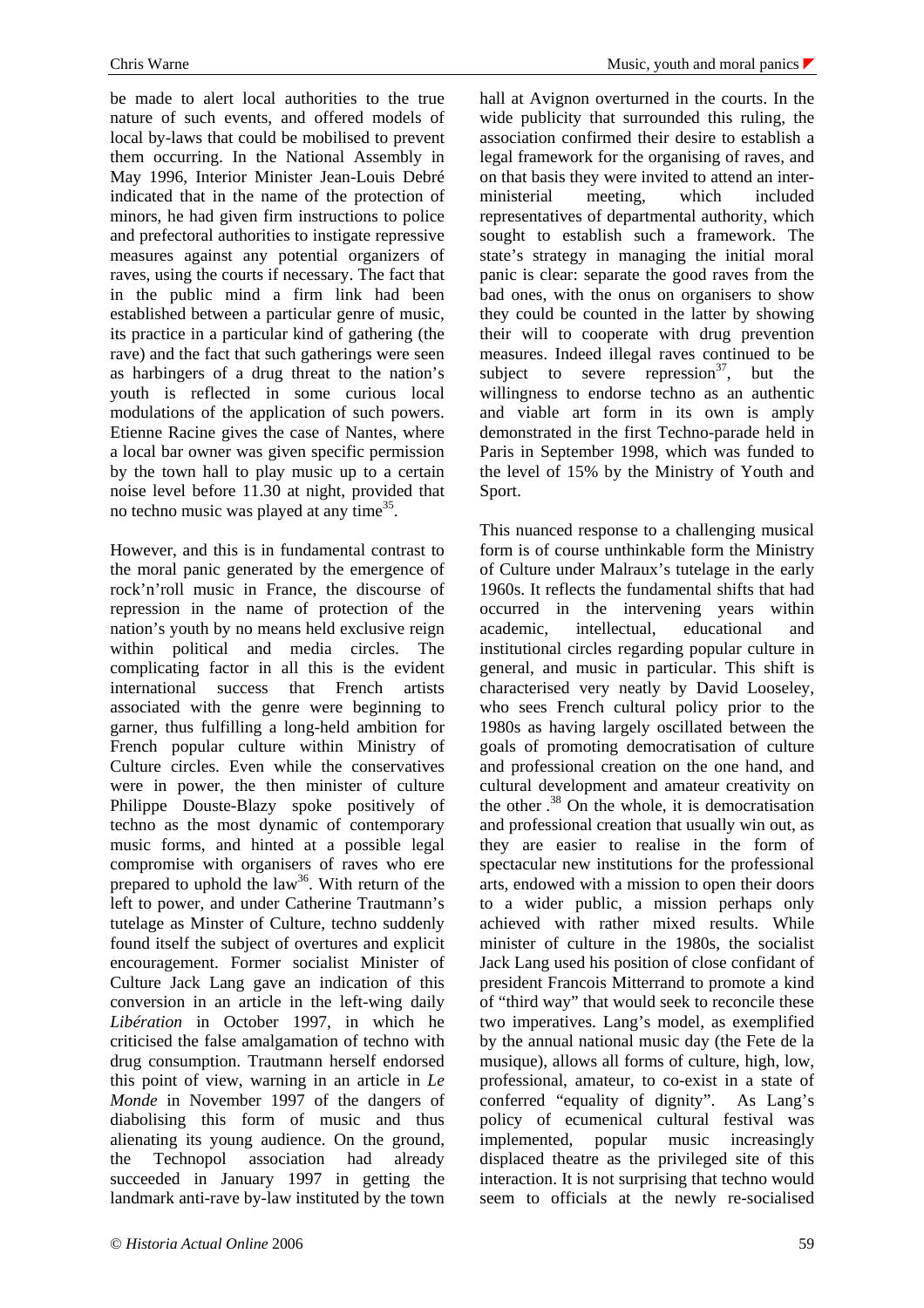Ministry of Culture in 1997 to tick all the right boxes for launching a reinvigorated version of this policy: avant-garde yet popular, art and DIY expression, it appears to blur the distinction between amateur and professional, personal creativity and professional creation. Within this framework of course, the rave takes its place as the ultimate site of collective festivity.

This willingness on the part of key elements with the political authority structure to look favourably on the outworkings of dance music culture in France was no doubt further reinforced by the presence within the educational and intellectual establishment of sympathetic voices and analysts of the phenomenon. The overwhelming consensus amongst such voices was that techno existed as a culture in its own right, with its own rituals, its own systems of value and aesthetics, its own forms of sociability and its own creative energies. It could not be simply dismissed as a the mere ephemeral expression of youth trends and fashions. The existence of this important fringe of the intellectual and cultural establishment also constitutes a significant contrast with the early 1960s. Frequently occupying a position of combining participation in the culture with the early stages of a research careers in disciplines such as sociology, anthropology or ethnography, those holding a sympathetic perspective on techno found that there was an institutional framework conducive to the treatment of popular cultural practices in general, and music in particular<sup>39</sup>. Not only did the framework exist for the production of their research, but also its diffusion: there existed a ready audience for their findings in the network of health professionals, youth and social workers associated with the expanding network of state enterprise in the field of social action. Thus pure intellectual or analytical capital could easily be traded for a more practical focus on the prevention and treatment of drug abuse $40$ .

The consequence of both state cultural policy, and of a favourable stance from sections of the intellectual field, was an attenuation of the moral panic surrounding the earlier explicit connections that had been made between techno and increased drug use amongst the young. However, in the distinction made between the legal and illegal rave, it was clear that the favours extended to the music did not go as far as completely eliminating it from the lists of those forces that were deemed a threat to social order and regulation. While the late 1990s saw

the apparent downturn in the panic, the strong re-emergence of a national security discourse after 9/11, and the prominence of the theme in the run-up to the 2002 presidential elections (with the concomitant advance of the extreme right) created a context more amenable to a formal crackdown on the illegal wing of the techno movement. An attempt in May 2001 by gaullist National Assembly member Mariani to add an anti-rave clause to Interior Minister Daniel Vaillant's security bill was initially blocked in June by a coalition of Greens, communists and socialists, mindful of the youth vote and responding to a particularly wellorchestrated campaign by a loose affiliation of free-party organisers and techno associations, a campaign that gained a great deal of sympathetic coverage in the left-wing press. However, the amendment was ulitmately passed in October 2001 as the socialists switched sides, perhaps mindful of appearing soft on social order in the new climate. It seems that the parliamentary authorities had not quite got over the tendency to read a particular music style for signs of its wider social significance in the ordering of the nation.

It is in this area of state action and authority that the clearest contrasts can be drawn between the moral panics of the early 1960s surrounding rock'n'roll and those of the mid-1990s surrounding techno. In the latter case, the state, particularly in the shape of national bodies and authorities, has made it its business to intervene in the assimilation of global musical cultures to French patterns of regulation and control. While it is clear that such cultures had the capacity to generate anxieties and insecurities about the status of the nation's young in the early 1960s, it seems evident that on the whole it was hardly felt fitting that the state's cultural institutions should intervene directly in this process of acculturation, except perhaps to promote alternatives that might aid in national resistance to the new music. On the whole, the domestication of rock'n'roll was left in the purview of artists, promoters and the market. Neither did national authorities feel obliged to reinforce the legal structures of local regulation and control in relation to specific social practices associated with the music: the power of mayors and prefects was deemed sufficient to control the situation on the ground. In a more general sense, though, the state did reveal a willingness to respond to the broader agenda of dealing with a new social age group viewed as more vulnerable to the negative aspects of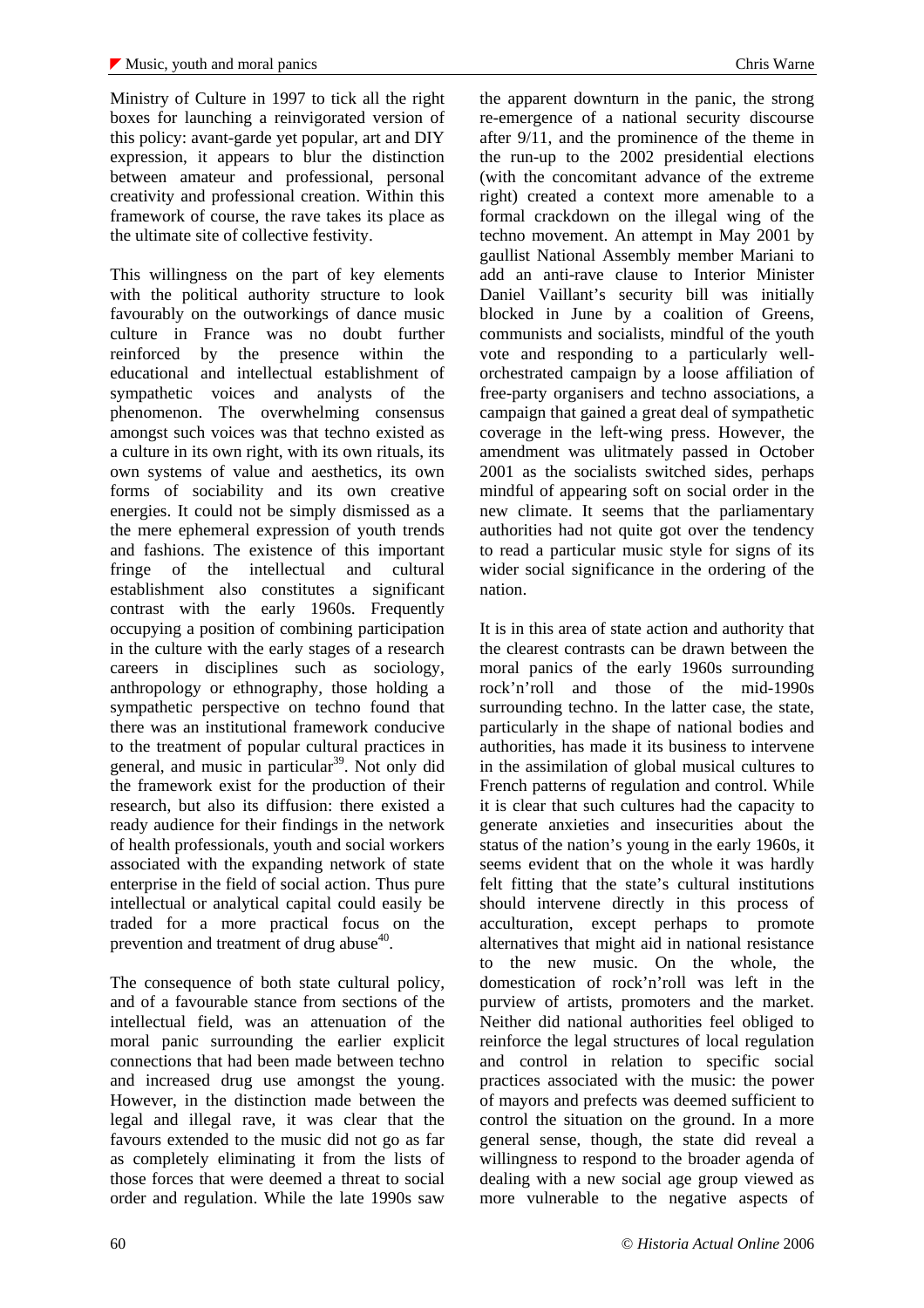modern civilisation, by reinforcing the role of education in general (extending the school leaving age), and by extending the networks of crime prevention.

As for the more contemporary context, it would appear that despite the growing diversity of youth, perhaps even of its diminishing relative importance within the demographic structures of the nation, it still has, via the apprehension of specific musical practices, the capacity to generate a certain anxiety about its current and potential status as producer of the nation's future, and that this anxiety is now more likely to generate a coherent and determined political response at the national level, confirmation (if it were needed) of both the greater elision of the local and national within French life, and of the deeper involvement of the state in that elision. It confirms the absence in that relationship between local and national of the traditional intermediary bodies that had a role in the socialisation of youth, those confessional, militant and political youth organisations, whose decline in France since 1945 almost mirrors the rise of popular youth cultures after the emergence of rock'n'roll. It is a further strong contrasting feature of the two eras under consideration that in the mid-1990s, participants and adepts of the new music were able to form legally constituted associations to defend their interests, that to some extent were an attempt to bridge the gap left by such traditional youth organisations. This initiative was both welcomed and encouraged by the state. There is no instance of a parallel response either on the part of fans of rock'n'roll music or of the state authorities in the early 1960s. Nonetheless, the inevitable time lag between self-organisation from within, and the generation of a coherent policy from without, still leaves that crucial period when new musical forms adopted by the young can create a climate of fear and hostility, the key ingredients for a moral panic.

## **NOTES**

 $<sup>1</sup>$  The theme of generational injustice in contemporary</sup> French society was first broached in Chauvel, Louis, *Le Destin des générations: structure sociale et cohortes en France au XXe siècle*. Paris, Presses Universitaires de France, 1998. It has since been picked up in a series of polemical works by authors approaching thirty years old and highly critical of the so-called "soixante-huitards" ("68ers"). For a summary of some of these contributions, see Poulet, Bernard, "Trentenaires à vif", *L'Expansion*, 700

(September 2005), 141. This inter-generational clash is reflected in the editorial perspective of a magazine like *Technikart*, which conducts a constant sniping war against powerful representatives of the 1968 generation, particularly those who hold prominent positions in the media.

 $\bar{2}$  According to historian Sarah Fishman, this system owes much to important foundations laid during the Vichy era of the German occupation. See her *The Battle for Children: World War II, Youth Crime, and Juvenile Justice in Twentieth-Century France.* Cambridge, MA, Harvard University Press, 2002.

<sup>3</sup> For more detailed accounts of these transitions, see Mauger, Gérard (ed), "Hippies, loubards, zoulous: jeunes marginaux de 1968 à aujourd'hui". *Problèmes politiques et sociaux*, 660 ; and Warne, Chris, "*La Jeunesse est-elle toujours en crise?* The social representation of youth under the Fifth Republic", in Allison, Maggie and Heathcote, Owen (eds), *Forty Years of the Fifth French Republic*. Bern/London/New York/Paris, Peter Lang, 1999, 205–221.

<sup>4</sup> The term is borrowed from Louis Chevalier's study of the constitution of the labouring classes as a perceived threat to social order in the nineteenth century. See his *Classes laborieuses et classes dangereuses à Paris pendant la première moitié du XIXe siècle*. Paris, Plon, 1958.

 $<sup>5</sup>$  A typical contemporary analysis is Abel, Brigitte,</sup> "La saison des bandes". *Les Cahiers de l'enfance*, 62,  $(8<sup>th</sup>$  year, January 1960), 36–39. For retrospective accounts, see Fize, Michel, *Les Bandes, l'«entre-soi» adolescent*. Paris, Desclée de Brouwer, 1993, 26–68; Tétard, Françoise, "Le phénomène 'blousons noirs' en France, fin des années 1950-début des années 1960", in *Révolte et société. Actes du IV<sup>e</sup> Colloque d'Histoire au Présent, Paris, mai 1988, vol. 2*. Paris, Histoire au Présent/Publications de la Sorbonne, 205–214.

6 Reaction to the "Nuit de la Nation" is summarised in Winock, Michel, "Années 60: la poussée des jeunes", in *Études sur la France de 1939 à nos jours*. Paris, Seuil, 1985, 304–322.

 $7$  For an account of the centrality of the romantically engaged married couple to French Republican culture, see Stone, Judith, "The Republican brotherhood: gender and ideology", in Accampo, Elinor A., Fuchs, Rachel G., and Lynn Stewart, Mary (eds), *Gender and the Politics of Social Reform in France, 1870-1914.* Baltimore, Johns Hopkins University Press, 1995, 28–58.

<sup>8</sup> Contemporary sociological analysis of the workingclass gang in general can be found in Robert, Philippe, *Les Bandes d'adolescents*. Paris, Éditions Ouvrières, 1966. Accounts that focus on the cultural dimensions of gangs include Charrier, Yves and Ellul, Jacques, *Jeunesse délinquante: des blousons noirs aux hippies*. Nantes, Éditions de l'AREFPPI, 1985; Copfermann, Emile, *La Génération des blousons noirs: problèmes de la jeunesse française*. Paris, François Maspéro, 1962; Bray, L de et al, *Les Blousons noirs. Un Phénomène socio-culturel de*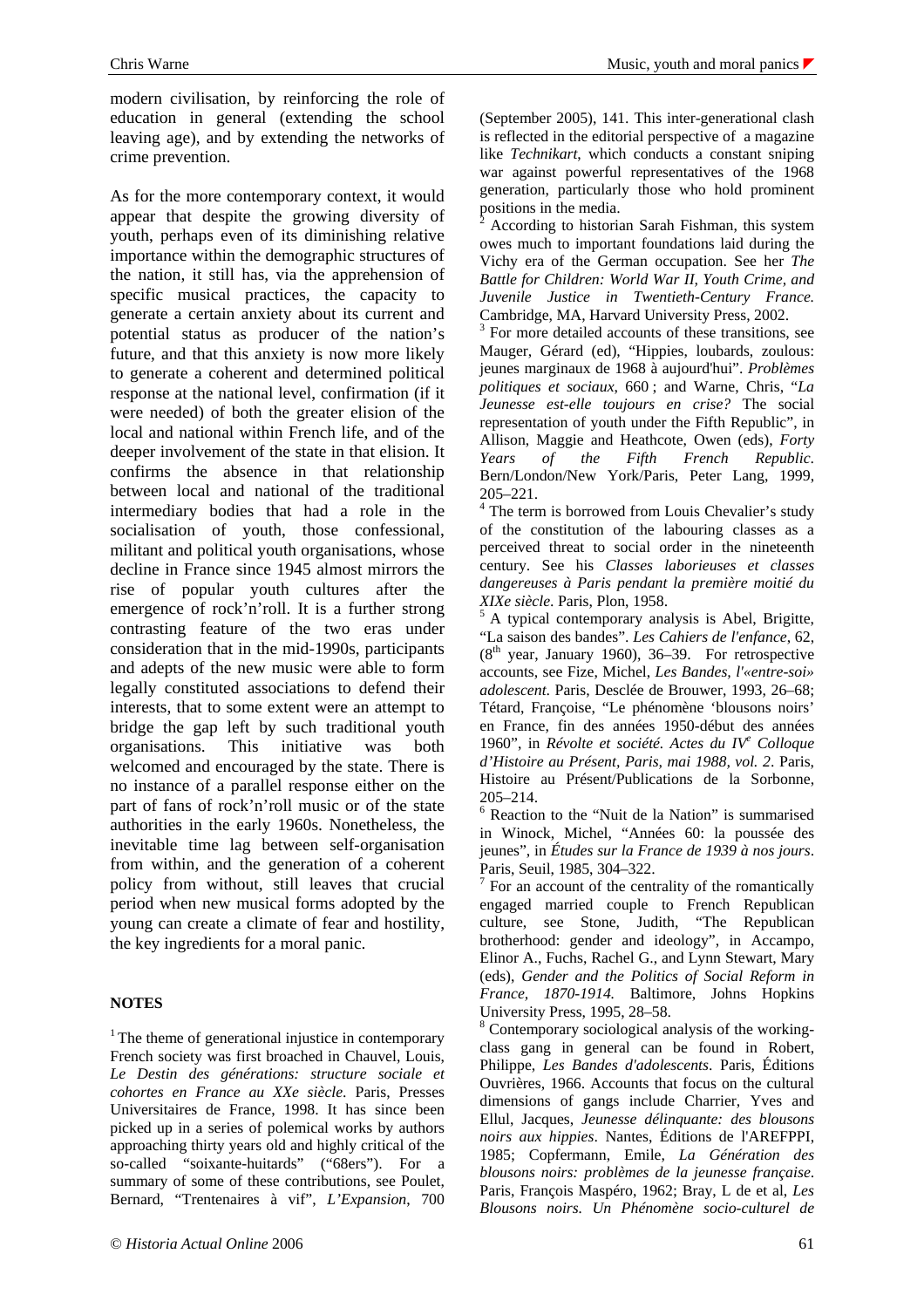*notre temps*. Paris, Cujas, 1966; a special issue of *Présence du cinéma*, "Le cinéma des blousons noirs", (April 1960); Monod, Jean, *Les Barjots. Essai d'ethnologie des bandes de jeunes*. Paris, Julliard/Union Général d'Éditions, 1968.

9 See for example Cloître, Yves-Marie, *Johnny Hallyday. Les Idoles et les jeunes*. Paris, Casterman, 1964, or Marny, Jacques, *Les Adolescents aujourd'hui. Culture, loisirs, idoles, amour, religion…*. Paris, Centurion, 1965.

<sup>10</sup> This French term for rock'n'roll music, which quickly became standard coinage from the mid-1960s onwards, was apparently invented by sociologist Edgar Morin, and derived from the repeated use of "yeah" in American pop music. Morin himself devoted considerable analytical energies to understanding the new youth culture, firstly in a series of articles in *Le Monde* during the weeks following "La Nuit de la Nation". They were republished as part of his *Introduction à une politique de l'homme.* Paris, Seuil, 1965, 213–220. He later explored the links between this youth culture and the May 1968 events in "Culture adolescente et révolte étudiante". *Annales ESC*, XXIV-3, (May-June 1969), 765–776.

 $11$  Concern that the youth justice system was not only failing, but in some instances contributing by its very failure to the social production of the blouson noir is reflected in the work of Clarys, Raymond and Tournis, Georges, *Enfants difficiles…blousons noirs*. Paris, A. Wast et Cie, 1965. Clarys was a school principal, and former assistant director of a Centre for Delinquent Minors. Tournis was a departmental inspector of primary education. As the title of the book indicates, the proposed solution to the *blouson noir* phenomenon is to be found in preventing difficult children from growing into an adolescent rebel by better supervision and social provision to cater for the gap in family resources.

<sup>12</sup> The headline in *France-Soir* the following day – "A la Fête de la Nation, il y avait 1000 voyous et 149000 copains" ("At the Nation festival there were 1000 criminals and 149000 pals" $)$  – is typical.

<sup>13</sup> This possibility of contagion was of course celebrated by some groups such as the Situationists, who saw in the emergence of the *blouson noir* one of the signs of the contradictions of developed capitalism that could be exploited for its overthrow. In contrast, Jean-Paul Sartre saw in the *copain* phenomenon signs of the recuperation of revolutionary energies: in the first issue of *Le Nouvel Observateur* in November 1964, he deplored the lack of political consciousness amongst the young, and stated that they had been betrayed by their idols for the sake of "daddy's profits". (Cit. in Sirinelli, J.-F., "Les jeunes", in Rioux, J.-P. and Sirinelli, J.-F. (eds), *La France: d'un siècle à l'autre. Dictionnaire critique*. Paris, Hachette-Littératures, 1999, 439). Finally, François Nourissier, literary critic for *Les Nouvelles littéraires* commented with disdain on the historically ignorant but well-fed depoliticised cohort of under-twenty year olds evidenced in the night's

events (cit. in Winock, Michel, "Années 60...", op. cit., 305–306).

 $14$  The expression is derived from the 1959 work of the economist Alfred Sauvy: *La Montee des jeunes*. Paris, Calmann-Lévy.

<sup>15</sup> Cf. Bourdieu, Pierre and Passeron, Jean-Claude, "Sociologues des mythologies et mythologies de sociologues". *Les Temps modernes*, 211, (19<sup>th</sup> year, Dec 1963), 998–1021. The targets of this attack, though unnamed are clearly those analysts associated with the journal *Communications*, in particular Roland Barthes and Edgar Morin.

<sup>16</sup> As presented in their studies of student life: *Les Héritiers*. Paris, Éditions de Minuit, 1964 and *Les Etudiants et leurs études*. Paris, Mouton, 1964.

 $17$  The Society held its first congress in October 1965 under the heading "Les Transformations sociales dans la France contemporaine". The proceedings were published as a special extended issue of the revue *Futuribles*, 5 (1966) as: Reynaud, J.D. and Société Française de Sociologie, *Tendances et volontés de la société française: études sociologiques*. Paris: S.E.D.E.I.S., 1966.

<sup>18</sup> Cf. Chamboredon, Jean-Claude, "La société française et sa jeunesse", in Groupe d'Arras, *Le Partage des bénéfices*. Paris, Éditions de Minuit, 1966, 156–175.

<sup>19</sup> For a critical assessment of Chamboredon's contribution, see Gruel, Louis, *La Rébellion de 1968: une relecture sociologique*. Rennes, Presses Universitaires de Rennes, 2004, 108–118.

Antoine suggested in his 1966 song "Elucubrations" that Hallyday should be placed in a circus cage. In response the latter released a retort to the folk and hippie movement in "Cheveux longs, idées courtes". For a fuller account of the counteryeye current in French music, see Eudeline, Christian, *Anti yéyé. Une autre histoire des années soixante*. Paris, Éditions Denoël, 2006.

 $21$  This pluralistic perspective was most notably promoted at the first national interdisciplinary conference on youth in France held at the Centre de recherche interdisciplinaire de Vaucresson in 1985, the proceedings of which were published as Perrot, Michelle (ed.), *Les Jeunes et les autres, vol. 1*. Vaucresson, CRIV, 1986 and Percheron, Annick (ed.), *Les Jeunes et les autres, vol. 2*. Vaucresson, CRIV, 1986. Typical contributions emphasising the irreducibility of youth include Bourdieu, Pierre, "De quoi parle-t-on quand on parle du «problème de la jeunesse»?", in Percheron, Annick (ed.), *Les* Jeunes, op. cit., 229–234 and Mauger, Gérard, "Formes et fonctions des discours sociaux sur la jeunesse. La jeunesse mauvais objet", in Perrot, Michelle (ed.), *Les Jeunes*, op. cit., 85–93. This perspective is subsequently reinforced by the work of sociologists like Olivier Galland. See his *Les Jeunes*. Paris, La Découverte, 1994 and *Sociologie de la jeunesse: l'entrée dans la vie*. Paris, Armand Colin, 1991.

 $22$  This has not prevented rap from being subject to attempts at social control from various authorities and regulative authorities, if not outright suppression.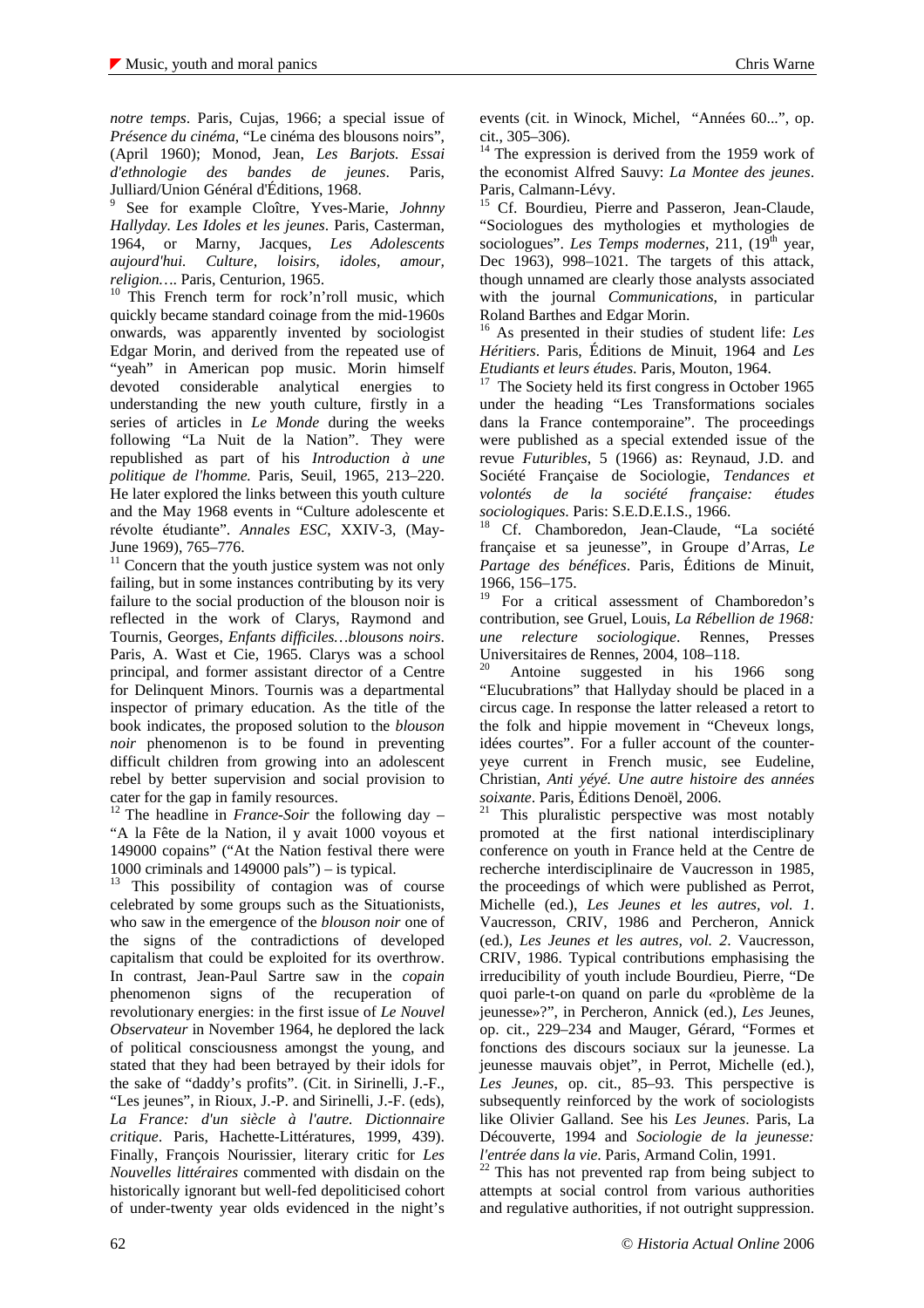See Warne, Chris, "The mean(ing of the) streets: reading urban cultures in contemporary France", in Blowen, Sarah, Demoissier, Marion and Picard, Jeanine (eds), *Recollections of France*. Oxford, Berghahn, 2000, 226–245 and Warne, Chris, "Curiosity, fear and control: the ambiguous representation of hip-hop on French television", in Roberts, Emily and Scriven, Michael (eds), *Group Identities on French and British Television*. Oxford, Berghahn, 2003, 108–118.

 $23$  Since its global emergence in the mid-1980s, one of the key characteristics of dance music has been its separation into a series of genres and sub-categories, the distinctions between which can sometimes be lost on the external observer. In the strict sense, "techno" refers to that strand of the music that emerged from Detroit in 1987-1988, and which was itself a fusion of European influences such as German progressive rock (groups like Tangerine Dream and Kraftwerk), British synth pop (Human League and Depeche Mode), American funk and P-funk (George Clinton, Parliament), and early forms of electro and house music. In Europe, techno subsequently spawned a more "hardcore" version of itself (particularly in Belgium and Holland), characterized by accelerated beats-per-minute (BPMs). In the UK, this development of techno was paralleled by the combination of techno sounds with accelerated breakbeats, dominant on the rave scene in 1990/1. Nonetheless, a purist strain of Detroit techno continued throughout the 1990s and beyond, with its own distinct musical and philosophical aesthetic, as exemplified by record labels such as Underground Resistance. These developments alone would suggest problems with adopting the French terminology: it has the virtue of concision however, and provided its broad application is borne in mind, will be appropriate for discussing the music in the French context. It also has the added virtue of emphasizing the sense of strangeness that the various forms of dance music had in this national setting, accentuating their machine-like and alienating qualities.

<sup>24</sup> Comprehensive details of the development of techno in France can be found in Fontaine, Astrid & Fontana, Caroline, *Raver.* Paris, Anthropos, 1996; Fouillen, Claude, "L'univers des «raves»: entre carnaval et protestations fugitives", *Agora*  débats/jeunesse, «Les Jeunes et les fêtes», 7, (1<sup>st</sup>) trimester, 1997), 45–54, an article derived from a master's thesis: Fouillen, Claude, *Au pays des raves: étude sociologique des dimensions symboliques et des actions collectives liées à la musique techno*. Mémoire de maîtrise, Rennes, Université de Rennes II, 1995; *La Techno. D'un mouvement musical à un phénomène de société. Actes du Colloque des 5 et 6 juin 1997, vol. 1. La Fête techno. Approche sociologique, médicale et juridique*. Poitiers, Le Confort Moderne, 1997; *La Techno. D'un mouvement musical à un phénomène de société. Actes du Colloque des 22 et 23 janvier 1998 vol. 2. La Musique techno. Approche artistique et dimension créative*. Poitiers, Le Confort Moderne, 1998; An-Ju,

*Techno*. Paris, Hors Collection, 1998; Grynszpan, Emmanuel, *Bruyante techno. Réflexion sur le son de la free party*. Nantes: Mélanie Séteun, 1999; Queudrus, Sandy, *Un Maquis techno. Modes d'engagement et pratiques sociales dans la freeparty*. Nantes/Paris, Mélanie Séteun/IRMA, 2000. Birgy, Philippe, *Mouvement Techno et Transit Culturel*. Paris, L'Harmattan, 2001; Racine, Étienne, *Le Phénomène techno. Clubs, raves, free-parties*. Paris, Imago, 2002.

 $25$  The fullest account of the French touch, locating it within a historic tradition of French disco and dance music, can be found in James, Martin, *French Connections: from Discotheque to Discovery*. London, Sanctuary, 2003. An account that places it in the context of debates regarding French singularity and the cultural exception can be found in Birgy, Philippe, "French electronic music: the invention of a tradition", in Cannon, Steve and Dauncey, Hugh (eds), *Popular Music in France from Chanson to Techno: Culture, Identity and Society*. Aldershot, Ashgate, 2003.

<sup>26</sup> Prominent French rap group IAM dismissed the music as robotic, and its lack of textual content as reflective of a "fascisme musical". Interview with IAM in *Technikart*, (12 May 1997), cit. in Racine, Étienne, *Le Phénomène techno*, op. cit., 113. In 1994, the communist daily newspaper *L'Humanité* likened techno to millitary marches with neo-Nazi overtones. Cit. in Looseley, David L., *Popular Music in Contemporary France: Authenticity, Politics, Debate*, Oxford, Berg, 2003, 189.

 $27$  For example, Jauffret, Magali "Le phénomène rave, mélange de musique, solitude et drogue", L'Humanité, (15 June 1993), cit. in Racine, Étienne, *Le Phénomène techno*, op. cit., 116–117.

<sup>28</sup> Vid. Desmille, Sylvain "La vague aléatoire de la musique techno", *Le Monde diplomatique*, (February 1999), 28, cit. in Looseley, David L., *Popular Music*, op. cit., 196.

 $2^{9}$  Cf. Mayol, Pierre, "Les mouvements issus de la jeunesse" in *La Techno. D'un mouvement musical à un phénomène de société. Actes du Colloque des 5 et 6 juin 1997*, op. cit., 14–19 (15). Mayol had studied with Michel de Certeau in the 1970s, including collaborating on the research project on working class culture in Lyon that would produce Certeau's landmark *L'Invention du quotidien 1. Arts de faire*. Paris, Union Général d'Éditions, 1980. Mayol went on to produce a series of studies that proposed a sympathetic analysis of youth culture, culminating in *Les Enfants de la liberté: études sur l'autonomie sociale et culturelle des jeunes en France, 1970- 1996*. Paris, L'Harmattan, 1997, as well as acting as advisor to the Minstries of Culture, and Youth and Sport on various matters.

<sup>30</sup> Cf. Roux, Lucien, *Cinquante ans de chanson française*. Paris, L'Archipel, 1994, 407, cit. in Looseley, David L., *Popular Music*, op. cit., 196.

<sup>31</sup> For a case-study of how this anti-commercial ethic defended by independent rock artists in France can work in a rather contradictory fashion, see Lebrun,